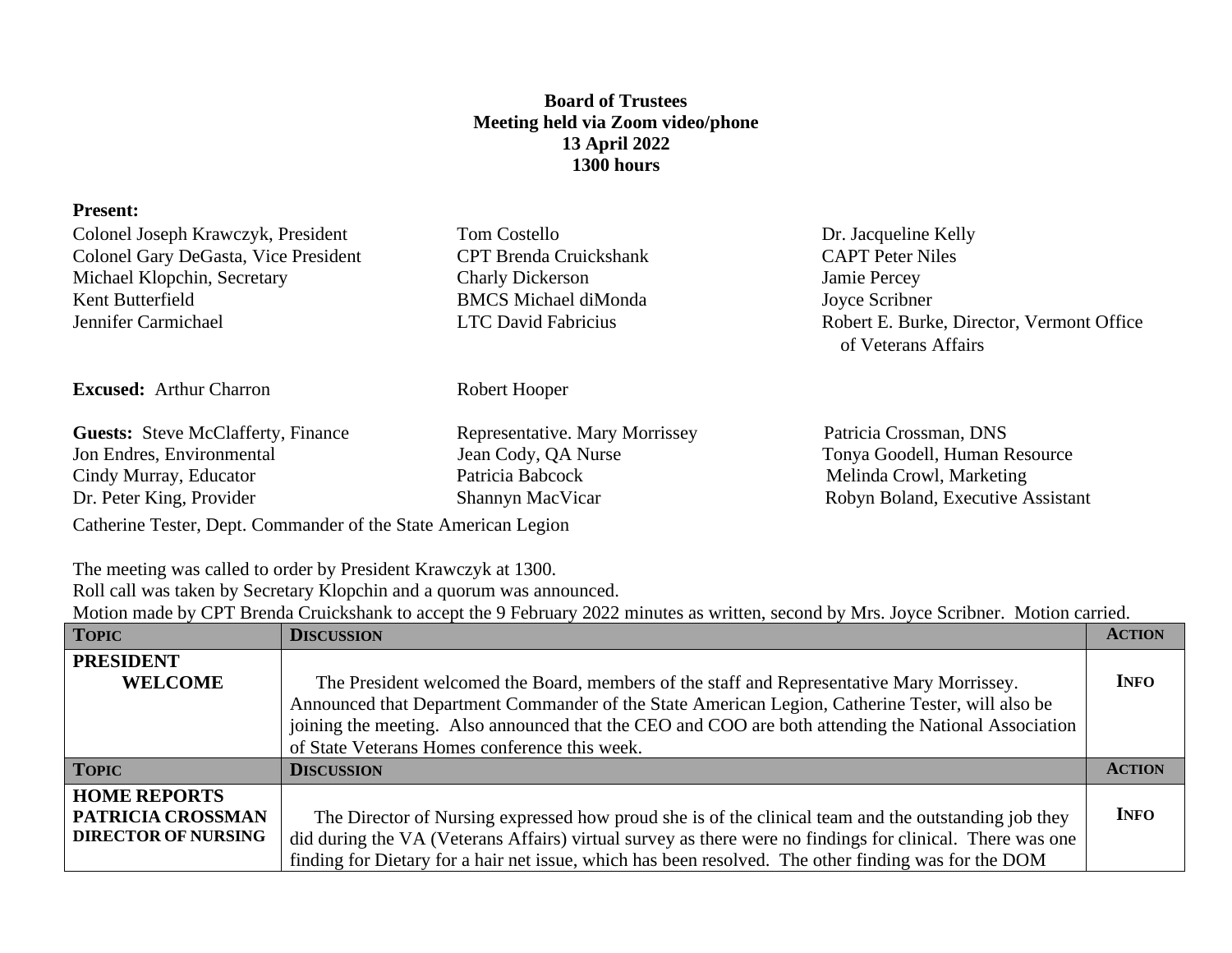| DR. PETER KING<br><b>MEDICAL DIRECTOR</b>             | (Domiciliary) unit. In dispute is the VA requires a resident of the DOM to work, however the State<br>forbids it. Continue to use Agency staffing. Has potential candidate for the day-time nursing supervisor.<br>Interviewing candidates timely when they apply. The nurse educator will hold a LNA class this summer<br>and will conduct staff competencies general education and code drills. COVID testing continues for staff<br>and residents. Staff are wearing N95 masks and face shields.<br>Although the community positivity rate has had an uptick, VVH cases have been very low.<br>Vaccinations are the best protection and boosters have proven their worth against Omicron and the<br>subvariant. The second booster is recommended for those over 65. VVH is in the process of organizing<br>the second booster for the residents. The PPE supply is great. Continue with Pharmacy and<br>Therapeutics to reduce the medications that don't help or cause side effects. This is the last week that<br>Dr. Samuelson will be at VVH. A replacement has been found and will start in July. | <b>INFO</b>   |
|-------------------------------------------------------|------------------------------------------------------------------------------------------------------------------------------------------------------------------------------------------------------------------------------------------------------------------------------------------------------------------------------------------------------------------------------------------------------------------------------------------------------------------------------------------------------------------------------------------------------------------------------------------------------------------------------------------------------------------------------------------------------------------------------------------------------------------------------------------------------------------------------------------------------------------------------------------------------------------------------------------------------------------------------------------------------------------------------------------------------------------------------------------------------------|---------------|
| <b>MELINDA CROWL</b><br><b>ADMISSION/MARKETING</b>    | Reported updating the Home's Facebook, Instagram, YouTube, and Touchtown. More information<br>has been added to the VVH website. Advertising in the Rutland Herald, VFW Conference Brochure and<br>Vermont Maturity. Will have a banner in the upcoming Loyalty parade in Rutland. Have registered in<br>numerous events for this spring and summer. In May we have a spotlighted program on the WEQX<br>Sunday Brunch program. Mount Anthony students have been filming Steve McClafferty interviewing<br>some of the WWII veterans to be shown on CAT-TV.                                                                                                                                                                                                                                                                                                                                                                                                                                                                                                                                                | <b>INFO</b>   |
| <b>JON ENDRES</b><br><b>ENVIRONMENTAL</b>             | April 25 contractors will be starting the Security and Access Control project. Will probably take 6-8<br>months to complete and will include replacing many doors, door frames, hardware and proximity sensors<br>for staff id cards. Request for Proposal has been submitted and published by BGS for the boiler plant<br>feasibility study. Deconstruction and reconstruction on American Way Request for Proposal has also<br>been published. Pre-bid meetings will be on April 27 for both. A Request for Proposal for the facility-<br>wide nurse call system is also out.                                                                                                                                                                                                                                                                                                                                                                                                                                                                                                                            | <b>INFO</b>   |
| <b>TOPIC</b>                                          | <b>DISCUSSION</b>                                                                                                                                                                                                                                                                                                                                                                                                                                                                                                                                                                                                                                                                                                                                                                                                                                                                                                                                                                                                                                                                                          | <b>ACTION</b> |
| <b>COMMITTEE REPORTS</b><br><b>BUDGET AND FINANCE</b> | Mrs. Scribner advised the committee is looking at other options and making list of things before<br>doing a feasibility study based on information obtained by Melinda Crowl from veterans out in the field.                                                                                                                                                                                                                                                                                                                                                                                                                                                                                                                                                                                                                                                                                                                                                                                                                                                                                               | <b>INFO</b>   |
| <b>BUILDINGS &amp; GROUNDS</b>                        | No other updates to add beyond the report submitted.                                                                                                                                                                                                                                                                                                                                                                                                                                                                                                                                                                                                                                                                                                                                                                                                                                                                                                                                                                                                                                                       | <b>INFO</b>   |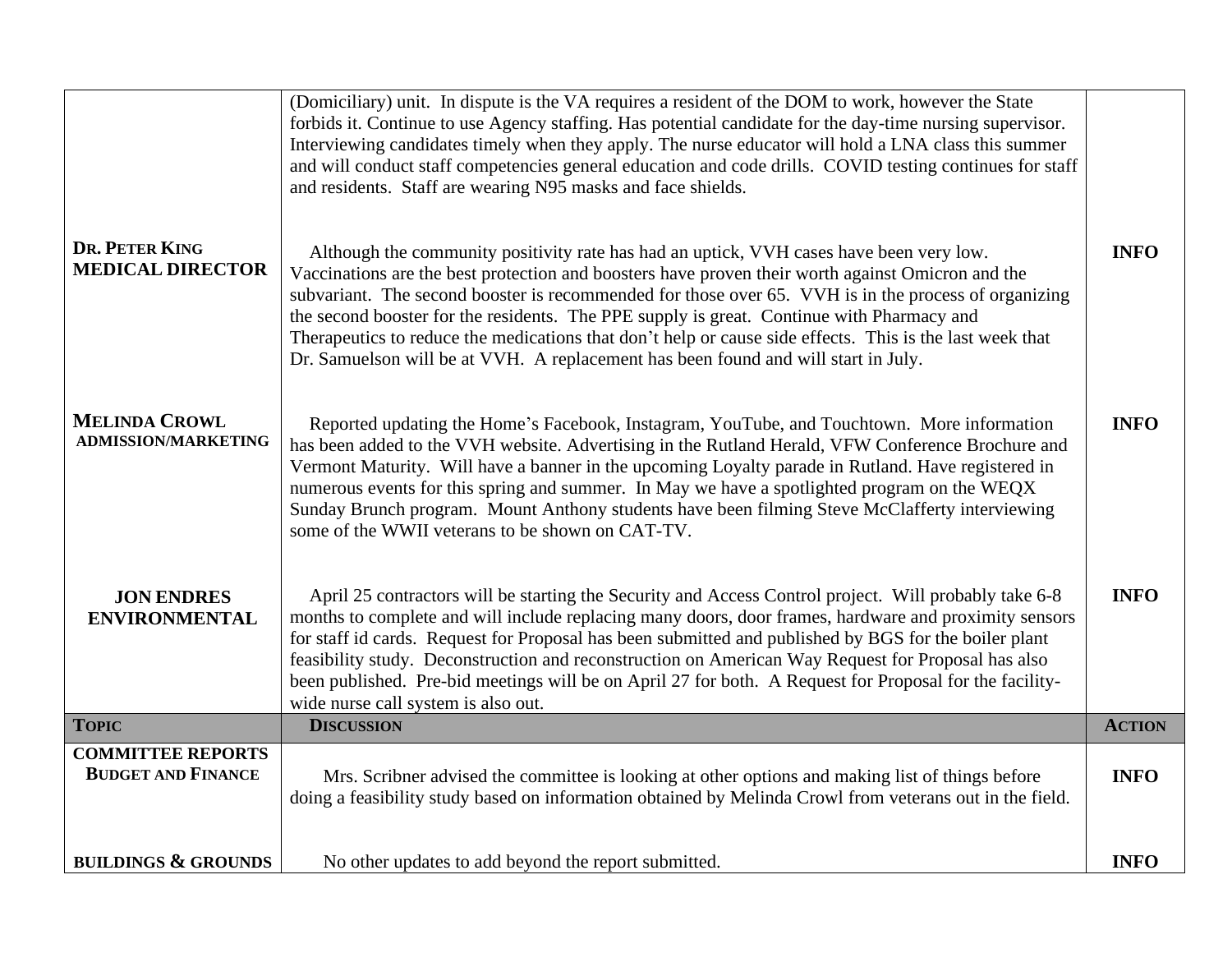| <b>OUTREACH AND</b><br><b>MARKETING</b>            | Ms. Carmichael reported will have fishing derbies but will be only for families (not public). The<br>Car Show is coming up. Will work on Admission packet enhancements once have budget information.                                                                                                                                                                                                                                                                                                                                                                                                                                                                                                                                                                                                                                                                                     | <b>INFO</b> |
|----------------------------------------------------|------------------------------------------------------------------------------------------------------------------------------------------------------------------------------------------------------------------------------------------------------------------------------------------------------------------------------------------------------------------------------------------------------------------------------------------------------------------------------------------------------------------------------------------------------------------------------------------------------------------------------------------------------------------------------------------------------------------------------------------------------------------------------------------------------------------------------------------------------------------------------------------|-------------|
| <b>QUALITY ASSURANCE</b>                           | Due to scheduling challenges and other commitments of its members, the Quality Assurance<br>Committee has not met. President Krawczyk urged the Chairperson and QA Committee members to<br>confer and identify dates and times for meetings so the Committee can meet and fulfill its assigned duties<br>and responsibilities.                                                                                                                                                                                                                                                                                                                                                                                                                                                                                                                                                           | <b>INFO</b> |
| <b>BY-LAWS/</b><br>NOMINATING/<br><b>DONATIONS</b> | Mr. Dickerson requested the Board members to submit any By-Law changes to him and he will start<br>to work on them. No By-Law meetings have been held thus far this year.<br>Mr. Dickerson reviewed the suggestions he made regarding the rough draft submitted by the CEO<br>for recommended procedures to the Donations accounts. The President recommended the CEO, Steve<br>McClafferty and Mr. Dickerson meet to work on the draft so it can be submitted for approval at the June<br>Board meeting.                                                                                                                                                                                                                                                                                                                                                                                | <b>INFO</b> |
|                                                    | The Nominating Committee generally meets around June prior to the annual August Board meeting<br>when the election of officers is held. Requested if any Board members are interested in running for<br>President, Vice President, Secretary or the 2 at-large positions of the Executive Committee they should<br>contact Mr. Dickerson. Mr. Costello recommended the Nominating Committee undertake the<br>responsibility to recruit more Board members. President Krawczyk will take this subject under<br>consideration, noting that this is part of the Strategic Plan to recruit more members, and he requested the<br>Nominating Committee discuss this further at their next meeting. Up until now, the charge of the<br>Nominating Committee had only addressed Board officers. The President stated that he has always<br>encouraged Trustees to actively identify candidates. | <b>OPEN</b> |
|                                                    | Col. DeGasta and Mr. Dickerson reported that Board member re-appointments are now current.<br>Two recently appointed Board members did not need renewing. The re-appointment paperwork will be<br>sent to Trustees once it is processed by the State and the State resolves its backlog of appointments. The<br>list of Trustees on the Governor of Vermont website has also been updated.                                                                                                                                                                                                                                                                                                                                                                                                                                                                                               | <b>INFO</b> |
| <b>EXECUTIVE</b>                                   | The President reviewed the meeting minutes as submitted in the Executive Committee Report. In<br>the process of trying to schedule Orientation for the three new Board members soon. The gift for the<br>staff was ordered and has arrived to be distributed in May for Nursing Home Week. Plan to give                                                                                                                                                                                                                                                                                                                                                                                                                                                                                                                                                                                  | <b>INFO</b> |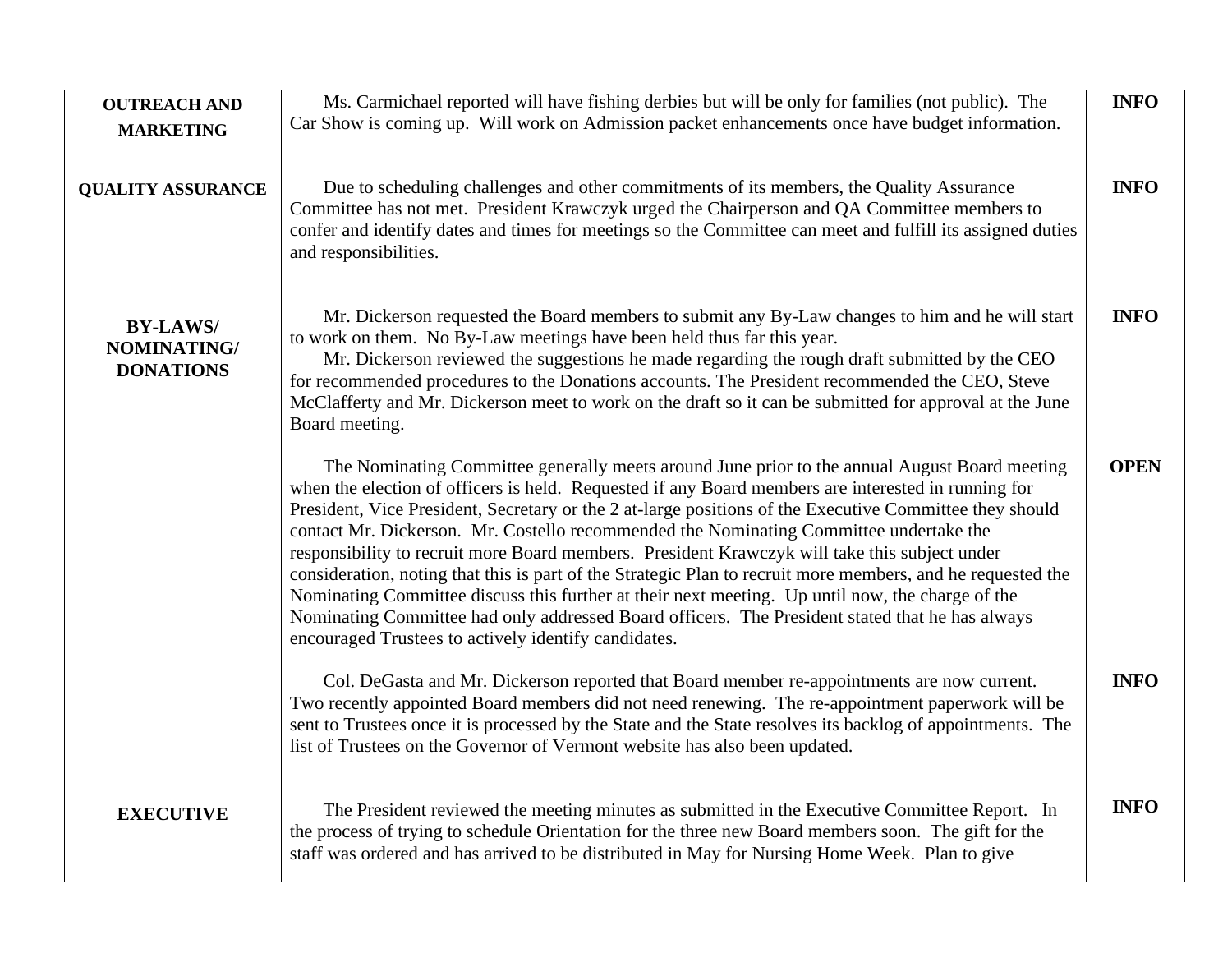|                                          | Challenge Coins to the 3 new Board members at their Orientation or next in-person meeting. VVH now<br>has 2 licensed long-term care administrators (the CEO, and more recently, the COO).                                                                                                                                                                                                                                                                                                                                                                                                                                                                                                                                  |               |
|------------------------------------------|----------------------------------------------------------------------------------------------------------------------------------------------------------------------------------------------------------------------------------------------------------------------------------------------------------------------------------------------------------------------------------------------------------------------------------------------------------------------------------------------------------------------------------------------------------------------------------------------------------------------------------------------------------------------------------------------------------------------------|---------------|
| <b>STRATEGIC</b><br><b>VISTA PROGRAM</b> | Although the Strategic Planning Committee has not met since February, work on the VISTA<br>Program application has continued unabated. The President reported that he, the CEO, COO and the<br>Board Vice President participated in a meeting with VISTA officials regarding the program and<br>application processes. Col. DeGasta complimented COO Asa Morin for her stellar efforts to research the<br>VISTA Program requirements and to prepare the application.<br>Mr. Costello reported Smith College has an internship program at the Brattleboro Retreat and<br>volunteered to look into their program.                                                                                                            | <b>INFO</b>   |
| <b>EDUCATION AND</b><br><b>TRAINING</b>  | Col. DeGasta reported the Work Group continues to meet. Dr. Jackie Kelly has graciously agreed to<br>serve as facilitator for the 1 1/2 day Education and Training which will be held at the Lake Morey Resort<br>on October 25 and 26, 2022. Tuesday evening will feature State Engineer, Peter Hack, discussing the<br>State grant process and VVH capital projects. Dr. Brent Rusch, Executive Director of the VA Medical<br>Center, will be the dinner keynote speaker describing the relationship between the VA and VVH. The<br>all-day Wednesday Program will feature 2 primary Workshops - Strategic Planning and Corporate<br>Compliance. Dr. Kelly will facilitate the program's Recap and next step discussion. | <b>INFO</b>   |
| <b>TOPIC</b>                             | <b>DISCUSSION</b>                                                                                                                                                                                                                                                                                                                                                                                                                                                                                                                                                                                                                                                                                                          | <b>ACTION</b> |
| <b>BELL PROJECT</b>                      | Department Commander of the State American Legion, Catherine Tester, explained plans to move<br>the Chapel bell that is currently in the monument area to be moved to the island area near the front<br>entrance and to build a structure to protect it. Has raised over \$15,000 so far for the project and expects<br>the completed cost to be between \$15,000-\$18,000.<br>The Environmental Director, Jon Endres, showed plans for the structure which will be 10' x 10'<br>with a hip roof and timber beams similar to the large pavilion. The new location will be very close to the<br>original location of the chapel where the bell once hung.                                                                   | <b>INFO</b>   |
|                                          | A motion to accept the design and gift of the bell from the Department Commander of the State<br>American Legion was made by Dr. Jacqueline Kelly, second by CPT Cruickshank. Mr. Dickerson<br>commented that gifts or donations over \$15,000 normally had to be approved by the Joint Fiscal<br>Committee. However, he was uncertain whether approval actually needed to be obtained in this instance.<br>No permit from the town is needed to construct it-only Board approval. Roll call vote: Yes-Kent<br>Butterfield, Jennifer Carmichael, Tom Costello, CPT Brenda Cruickshank, COL Gary DeGasta, Charly<br>Dickerson, BMCS Michael diMonda, LTC David Fabricius, Dr. Jacqueline Kelly, Michael Klopchin,           | <b>CLOSED</b> |